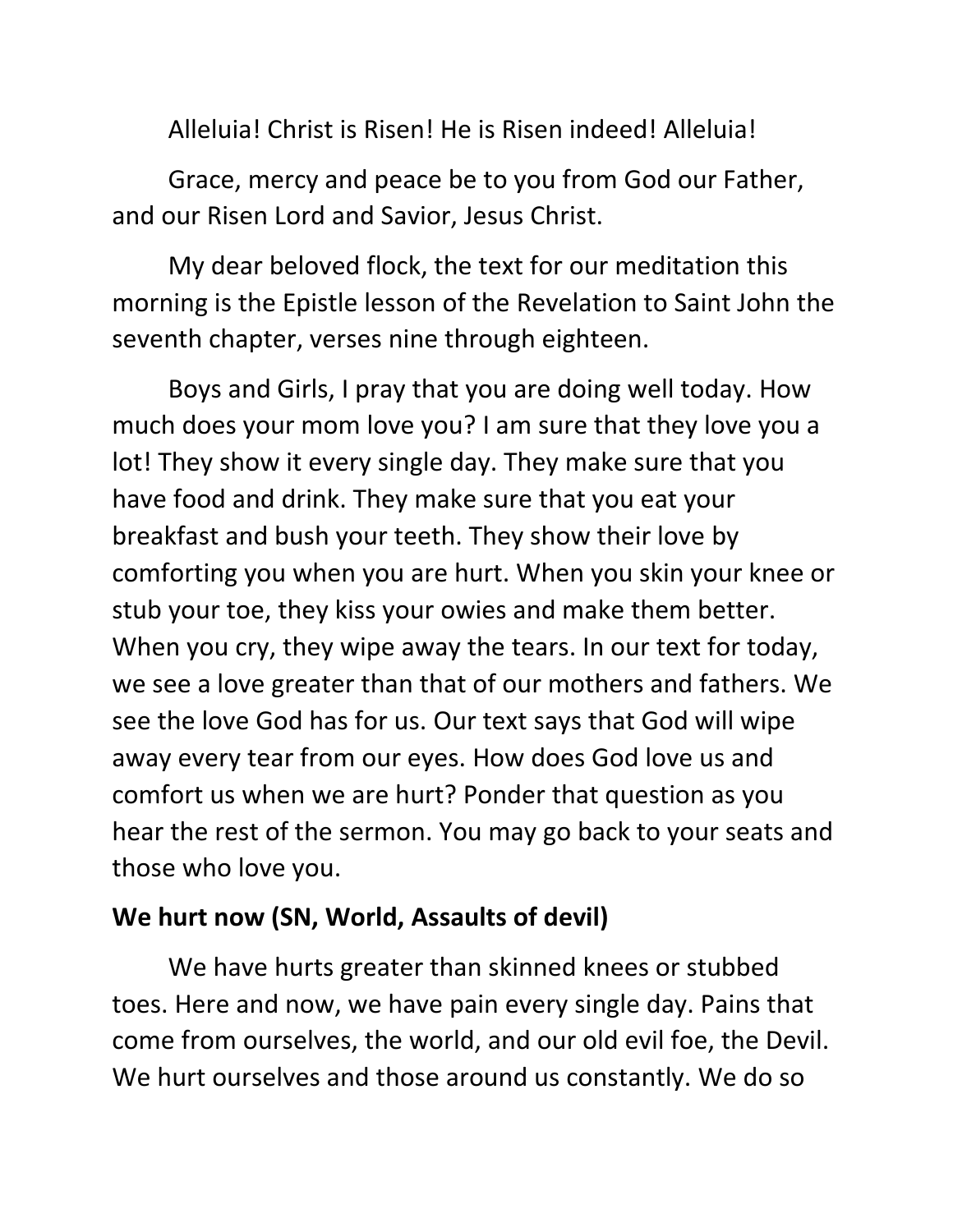whenever we break the law of God. Whenever we lie, we cheat. When we put other things in the place of God, trusting them more than our Creator. When we sin, we hurt ourselves and those around us. When are prideful, arrogant, desiring our own ways. When we are greedy and covetous. We are not perfect and even our own bodies prove it. My body hurts today. I do not have as much energy today as yesterday. I did not even know that muscle could be hurt. My eyesight or hearing is worse then last year. Our bodies hurt and decay as a sign of our sins and the fact that we still live in a sinful and fallen world.

We are in pain because we still live in a sinful and fallen world. Just look at all of the wars, all of the earthquakes and fires, and the untold amount of damages to property and life. The burning heat of droughts and lack of water or at times the opposite, too much water and not enough heat. The pain and hunger that affects us because of the sins of those around us. Everywhere we look nothing but worms, rottenness, constant death and decay that surrounds us and affects every living thing.

We are in pain because of the assaults of the devil. Satan constantly attacks us in order to lead us away from the faith that we have been given. He causes us to doubt the blessed words of Holy Scripture with the simple little question, "Did God really say?" He leads us into sin time and time again, thinking that we know better than God. That we can be the ones to make the rules. How much pain does our sin cause us,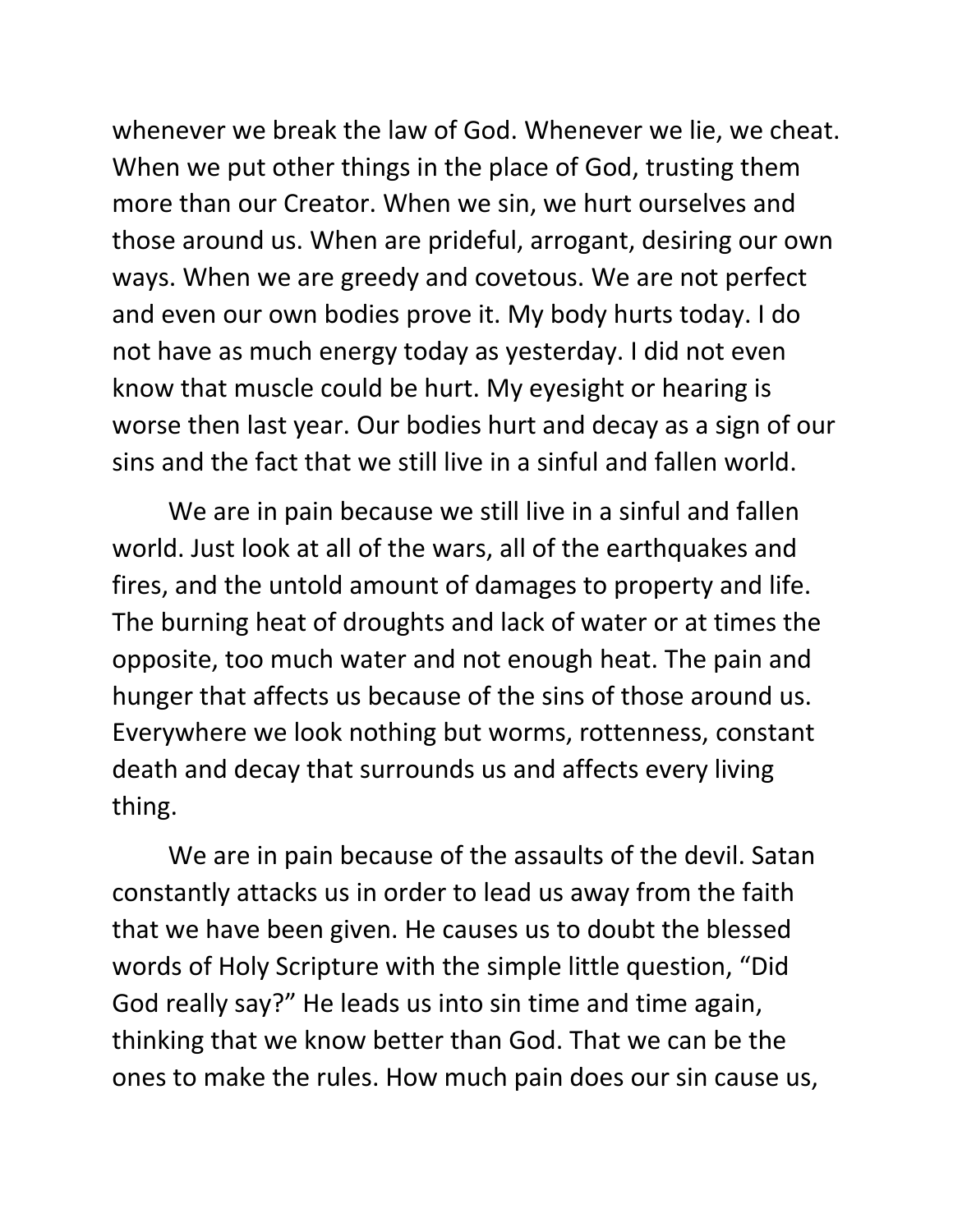even as we grieve over them in repentance. Our sins cause us pain, they cause others pain, they damage the relationships that we have been given.

Truly, we have immense pain and immense hurt and tears because of our sinful nature, the assaults of the devil and our fallen world.

## **JC Saves us, unites us together**

Our Lord knows our pain. He experiences immense pain even before His crucifixion. In Gethsemane, He sweat blood. A condition known as *hematidrosis*. Dr. Alexander Metherell is a doctor who has examined the crucifixion. He says that "What this did was set up the skin to be extremely fragile so that when Jesus was flogged by the Roman soldier the next day, His skin would have been very, very sensitive." In that condition, Jesus is flogged, beaten, and hung upon a cross. There He dies, taking upon Himself our sins, our pain. Why? So that He may wipe every single one of our tears away by taking our pain and suffering upon Himself. Rising again from the dead, Jesus gives to us newness of life with Him forever.

By Jesus' suffering, death, and resurrection, we have all of our pain and hurt done away with. This does not mean that we do not have pain and hurt now. Rather, our faith clings to the day when all pain will be put away forever. When God will restore the dead to life, we will live with Him forever and ever. As Luther writes: